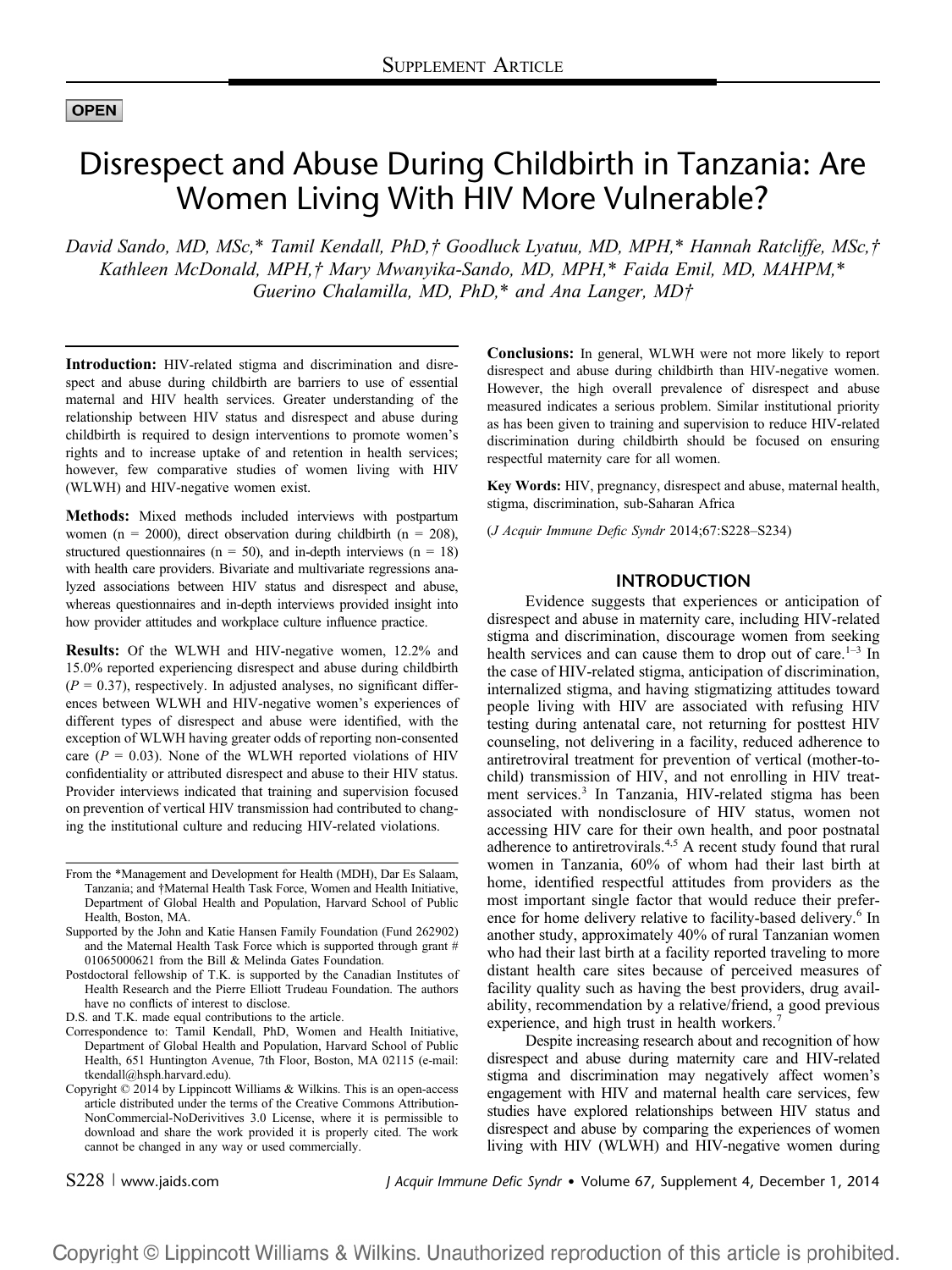childbirth. Our analysis compares the reported and observed experiences of disrespect and abuse during labor and delivery of WLWH with HIV-negative women. Additionally, we explore relationships with health care providers' training, work experience, and conceptualizations of disrespect and abuse and equitable labor and delivery care as they pertain to WLWH.

## **METHODS**

## Study Setting and Data Collection

The data analyzed for this article are from a baseline study of disrespect and abuse conducted between April and October 2013 at a large urban regional referral hospital in Dar es Salaam, Tanzania. Although this hospital addresses clinical quality and interpersonal communication through its continuous quality improvement program, reducing disrespect and abuse were not specific objectives of quality improvement initiatives at the time of data collection for this study.<sup>8</sup> The hospital serves urban and periurban women from the district with the lowest average socioeconomic status in Dar es Salaam. Although the hospital is designated within the health system to serve women with complications and those referred from primary healthcare facilities, in practice many women with low-risk pregnancies bypass the lower level facilities to deliver at this hospital. The labor and delivery ward is often overcrowded and understaffed; it is staffed by 2–3 health care providers per shift, averages 60 deliveries per day, and reports, on average, 4 maternal deaths, 125 pregnancy-related complications, and 18 neonatal deaths per month (Facilitybased indicators 2013). The HIV prevalence among women attending antenatal and delivery care in Dar es Salaam is 7%.9 The conditions of overcrowding and understaffing of the maternity ward, and the relatively high HIV prevalence among women of reproductive age, are common in urban settings across sub-Saharan Africa<sup>10</sup> meaning that this research may provide useful insights about the dynamics of disrespect and abuse related to HIV status in other similar settings.<sup>11</sup>

The study used a mixed-method design to assess disrespect and abuse during maternity care with the objective of designing interventions to reduce incidence. Adopting a pragmatic approach, we selected the research methods that seemed best suited to assessing prevalence and potential drivers of disrespect and abuse and to identifying the attitudes, training needs, and working conditions of health care providers that would be amenable to interventions.<sup>12</sup> Women's experiences of disrespect and abuse were captured through interviews with postpartum women 3–6 hours postdelivery ( $n = 2000$ ), client–provider interactions during childbirth were assessed by direct observation ( $n = 208$ ), and health care provider attitudes, training, working conditions, and self-report of practice were assessed through structured questionnaires ( $n = 50$ ) and in-depth interviews ( $n = 18$ ). This mix of methods and our analysis aims to describe disrespect and abuse from different standpoints and to reconcile dualistic objectivist and subjectivist epistemologies through the pragmatic position that "knowledge is at the very same time constructed and real."<sup>13</sup> We implemented a convergent parallel mixed-method design that collected both quantitative and

qualitative data before beginning the analysis, although the in-depth interviews were completed after the surveys and direct observation.<sup>12</sup> The study protocol was approved by the Institutional Review Board of the Tanzanian National Institute of Medical Research. All research participants provided written or verbal informed consent.

#### Measures

During the postpartum interviews, women were asked about their experiences with the care provided at the hospital, including overall assessments of satisfaction and quality and more specifically about experienced disrespect and abuse, including physical abuse, nonconsented care, nonconfidential care, lack of privacy, nondignified care, abandonment during or after labor and delivery, and detention in facilities. Additionally, basic demographic and household information was collected. Nurse midwives observed client–provider interactions during the labor and delivery process to identify instances of disrespect and abuse.

Structured questionnaires asked health care providers about their training related to the clinical management of people living with HIV and prevention of vertical HIV transmission, the frequency with which they provide labor and delivery services to WLWH, and their comfort level with providing such services. In-depth interviews explored health care providers' perceptions and definitions of disrespect and abuse and any patient, provider, or facility-related factors that lead to such treatment occurring, including women's HIV status.

#### Data Analysis

In line with the convergent parallel mixed-method design, the qualitative and quantitative analyses were conducted independently and the results were mixed during the interpretation of the data.<sup>12</sup> The analysis triangulates and examines convergence and divergence in results from the different methods to provide insight into how HIV status affects reported and observed disrespect and abuse during childbirth and to identify how provider perspectives and institutional culture regarding HIV status were related to experiences and practices of disrespect and abuse.

## Quantitative Analysis

Categorical variables are presented in the tables as number  $\left(\frac{9}{0}\right)$  and continuous variables are presented as mean and standard deviation (SD). Eight primary outcome variables (any type of disrespect and abuse, physical abuse, nonconsented care, nondignified care, nonconfidential care, lack of privacy, abandonment and detention in facilities) were dichotomized and modeled using log binomial regression analysis. A separate binomial regression model was run for each of the 8 primary study outcomes to assess any correlation with the independent variables. The multivariate analysis controlled for age, marital status, employment status, parity, and number of antenatal care visits for the index pregnancy. A P value  $\leq 0.05$  was considered statistically significant. The analysis was performed using SAS (version 9.3; SAS Institute Inc, Cary, NC).

 $\degree$  2014 Lippincott Williams & Wilkins www.jaids.com  $\degree$  S229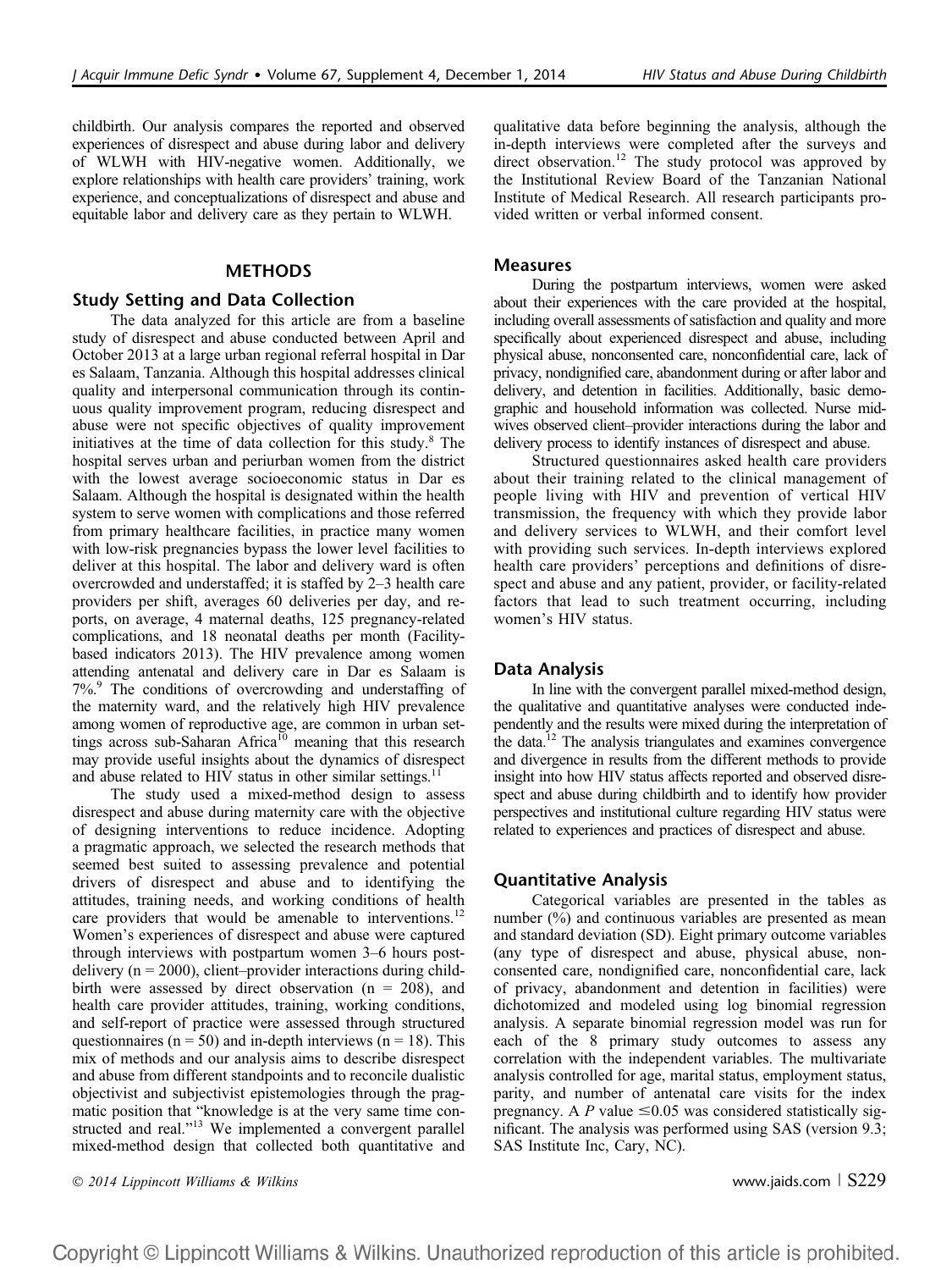# Qualitative Analysis

In-depth interviews were translated into English. Qualitative analysis was conducted simultaneously with data collection to allow for modification of the interview guide to explore emerging issues, and analytic codes were defined through an inductive process based on the narratives of research participants rather than assigned *a priori*. To promote critical reflexivity and rigor, a team in Tanzania and a team in the United States independently developed codebooks, which were then compared to reach consensus on definitions. Qualitative data were coded and managed using the NVivo software package.

## RESULTS

# HIV Status and Sociodemographic Characteristics

Of the women who participated in the postpartum interview, 147 (7.4%) were known to be living with HIV, 1807 (90.4%) were HIV negative, and 46 (2.3%) were of unknown HIV status. Table 1 presents the sociodemographic characteristics of women stratified by their HIV status. WLWH were slightly older [29.1 years  $(SD = 8.1)$  vs. 25.3 years (SD = 6.9);  $P < 0.001$ ], higher parity ( $P = 0.005$ ), less likely to be married or cohabitating (76.9% vs. 83.1%;  $P \leq$ 0.001), and more likely to be employed (53.7% vs. 38.8%;  $P < 0.001$ ).

Overall, WLWH were no more or less likely to report any type of disrespect and abuse during labor and delivery (12.2%) than HIV-negative women (15.0%) ( $P = 0.37$ ) (Table 2). WLWH reported lower prevalence of each category of disrespect and abuse than HIV-negative women with the exception of detention and nonconsented care (Table 2). After adjusting for age, marital status, employment status, parity, and number of antenatal care visits for the index pregnancy, WLWH were more likely to report nonconsented care than HIV-negative women (Adjusted Odds Ratio 9.16, 95% CI 1.73-115.00,  $P = 0.03$ ). No other statistically significant correlations between living with HIV and reporting disrespect and abuse during maternity care were identified in the multivariate model (Table 3). Importantly, none of the 147 WLWH who completed the postpartum survey reported that their HIV confidentiality had been violated or attributed the disrespect and abuse they experienced during labor and delivery to their HIV status.

Direct observation of client–provider interactions during labor and delivery told a similar story to the interviews completed with postpartum women. Nurse midwives observed 18 WLWH and 183 HIV-negative women during childbirth. In Table 4, we present all the statistically significant observed differences and the observed measures of physical abuse, nonconsented care, nonconfidential care, lack of privacy, and selected measures of nondignified care which we hypothesized could be overt expressions of HIV-related stigma such as using nondignified language during history taking, not congratulating the woman after birth, or referring women with HIV to unclean beds in the postnatal ward. Only 2 statistically significant differences were observed. First, none of the WLWH were asked for consent before the vaginal

| TABLE 1. Sociodemographic and Delivery Characteristics of |
|-----------------------------------------------------------|
| Study Participants ( $N = 1954$ )*                        |

|                                                              | <b>Measure</b>        |                        |                |
|--------------------------------------------------------------|-----------------------|------------------------|----------------|
| <b>Characteristics</b>                                       | $HIV+$<br>$(N = 147)$ | $HIV-$<br>$(N = 1807)$ | P              |
| Age in years, mean (SD)                                      | 29.1(8.1)             | 25.3(6.9)              | < 0.001        |
| Education level, $n$ $(\%)$                                  |                       |                        |                |
| Primary or less                                              | 97 (74.1)             | 1132 (68.9)            | 0.22           |
| Secondary or more                                            | 34 (26.0)             | 511 (31.1)             |                |
| Marital status, $n$ $(\%)$                                   |                       |                        |                |
| Never married                                                | 24 (16.3)             | 289 (16.0)             |                |
| Married or living together                                   | 113 (76.9)            | 1501 (83.1)            | $<$ 0.001 $\,$ |
| Divorced/Separated/<br>Widowed                               | 10(6.8)               | 17(0.9)                |                |
| Employment status, $n$ (%)                                   |                       |                        |                |
| Employed                                                     | 79 (53.7)             | 701 (38.8)             | $<$ 0.001 $\,$ |
| Unemployed                                                   | 68 (46.3)             | 1106 (61.2)            |                |
| Wealth quintile, n (%)                                       |                       |                        |                |
| Lowest                                                       | 31(21.1)              | 354 (19.6)             |                |
| Second                                                       | 41 (27.9)             | 350 (19.4)             |                |
| Middle                                                       | 31(21.1)              | 360 (19.9)             | 0.06           |
| Fourth                                                       | 22 (14.9)             | 370 (20.5)             |                |
| Highest                                                      | 22 (14.9)             | 373 (20.6)             |                |
| Number of previous births,<br>$n$ (%)                        |                       |                        |                |
| $\theta$                                                     | 30(20.8)              | 622(35.3)              |                |
| $1 - 2$                                                      | 78 (54.2)             | 794 (45.1)             | 0.005          |
| $\geq$ 3                                                     | 36(25.0)              | 344 (19.6)             |                |
| Antenatal care visits for the<br>index pregnancy, $n$ $(\%)$ |                       |                        |                |
| None                                                         | 5(3.4)                | 30(1.7)                |                |
| $1-2$ visits                                                 | 21 (14.4)             | 178 (9.9)              | 0.06           |
| $\geq$ 3 visits                                              | 120 (82.2)            | 1587 (88.4)            |                |
| Time of delivery, $n$ $(\%)$                                 |                       |                        |                |
| Day                                                          | 79 (53.7)             | 987 (54.6)             | 0.83           |
| Night                                                        | 68 (46.3)             | 819 (45.4)             |                |

\*Forty-six women of unknown HIV status were excluded from the analysis. Bold values indicate statistical significance of  $P \le 0.05$ .

|                                               | TABLE 2. Comparison of Disrespect and Abuse Reported by |
|-----------------------------------------------|---------------------------------------------------------|
| WLWH and HIV-Negative Women During Childbirth |                                                         |

| Variable                        | n(%)      | $HIV+ N = 147$ $HIV- N = 1807$<br>n(%) | P    |  |
|---------------------------------|-----------|----------------------------------------|------|--|
| Any form of disrespect or abuse | 18 (12.2) | 271 (15.0)                             | 0.37 |  |
| Physical abuse                  | 4(2.7)    | 85(4.7)                                | 0.41 |  |
| Nondignified care               | 7(4.8)    | 117(6.5)                               | 0.41 |  |
| Nonconsented care               | 2(1.4)    | 3(0.2)                                 | 0.05 |  |
| Nonconfidential care            | 1(0.7)    | 33(1.8)                                | 0.51 |  |
| Lack of privacy                 | 1(0.7)    | 36(2.0)                                | 0.52 |  |
| Abandonment                     | 10(6.8)   | 143 (7.9)                              | 0.63 |  |
| Detention                       | 1(0.7)    | 2(0.1)                                 | 0.21 |  |

Bold values indicate statistical significance of  $P \le 0.05$ .

S230 www.jaids.com and the settlement of the settlement of the settlement of the settlement of the settlement of the settlement of the settlement of the settlement of the settlement of the settlement of the settlement of t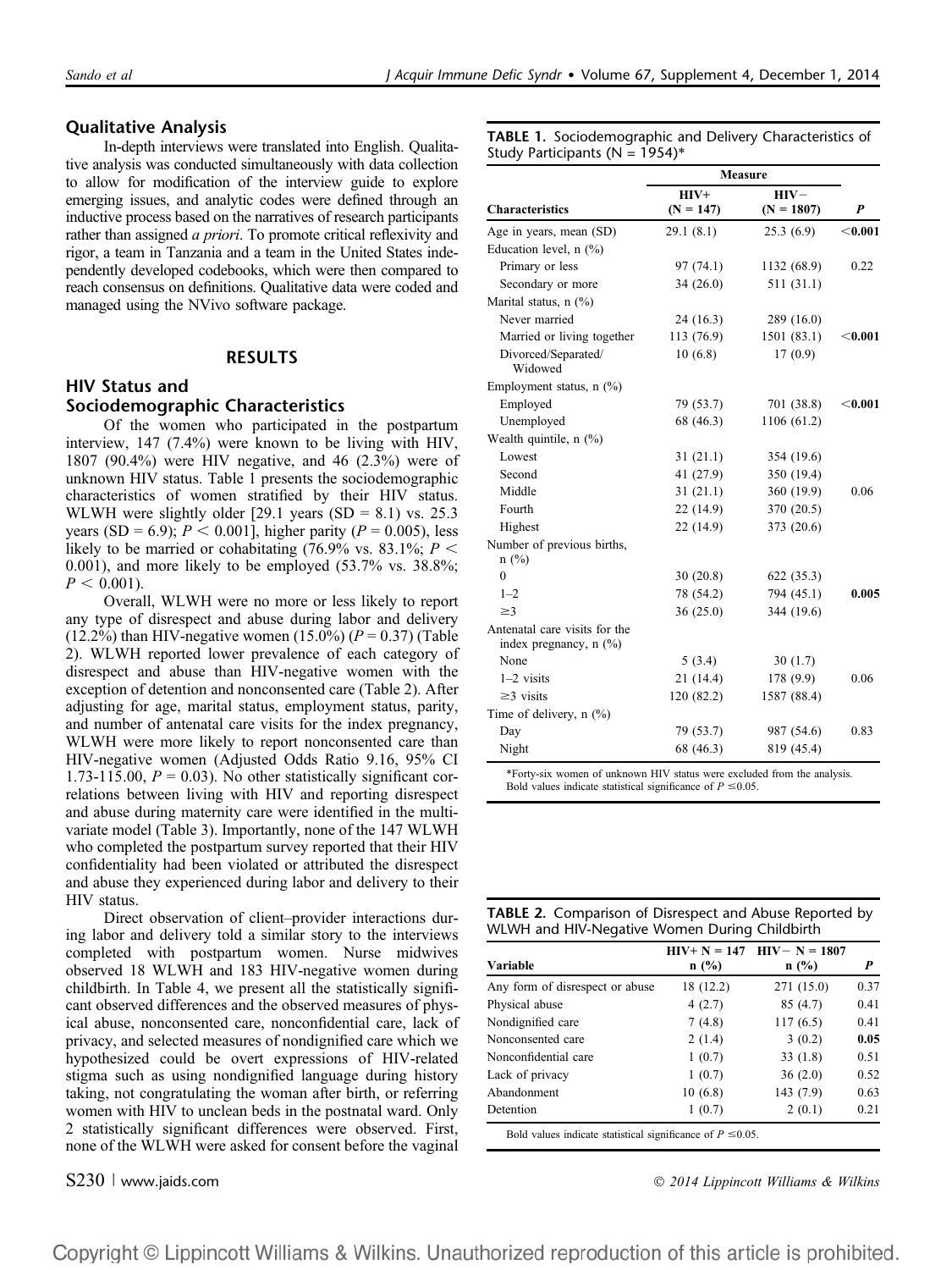|                        | <b>Unadjusted Odds Ratio</b> |                  |      | <b>Adjusted* Odds Ratio</b> |                         |      |
|------------------------|------------------------------|------------------|------|-----------------------------|-------------------------|------|
| Variable               | <b>OR</b>                    | 95% CI           | P    | aOR                         | 95% CI                  | P    |
| Any form of disrespect | 0.79                         | 0.48 to 1.32     | 0.37 | 0.83                        | 0.48 to 1.44            | 0.50 |
| Physical abuse         | 0.57                         | $0.21$ to 1.56   | 0.28 | 0.72                        | $0.26$ to $2.03$        | 0.54 |
| Nondignified care      | 0.72                         | 0.33 to 1.58     | 0.41 | 0.89                        | $0.40 \text{ to } 1.99$ | 0.78 |
| Nonconsented care      | 8.28                         | 1.37 to 49.95    | 0.02 | 9.16                        | 1.73 to 115.00          | 0.03 |
| Nonconfidential care   | 0.37                         | $0.05$ to 2.71   | 0.33 | 0.51                        | $0.07$ to 3.79          | 0.43 |
| Lack of privacy        | 0.34                         | $0.05$ to $2.47$ | 0.28 | 0.43                        | $0.06 \text{ to } 3.23$ | 0.40 |
| Abandonment            | 0.85                         | $0.44$ to 1.65   | 0.63 | 0.89                        | 0.44 to 1.81            | 0.74 |
| Detention              | 6.21                         | 0.56 to 68.92    | 0.14 | 5.69                        | $0.44$ to $74.00$       | 0.18 |

TABLE 3. Bivariate and Multivariate Analysis of the Association Between Living with HIV and Reporting Disrespect and Abuse During Childbirth

\*Adjusted for age, marital status, employment, parity, and number of antenatal care visits for the index pregnancy.<br>Bold values indicate statistical significance of  $P \le 0.05$ .

examination in the antenatal ward, whereas 80% of HIVnegative women were not asked for consent ( $P = 0.04$ ). Second, it was less common for health care providers not to call WLWH by their names during labor and delivery than other women (35.3% vs. 60.7%  $P = 0.04$ ). Finally, although not significant at the 95% confidence interval, there is a trend toward health care workers being less likely to congratulate WLWH after giving birth than HIV-negative women (47.1%) vs. 25.8%;  $P = 0.06$ ).

# Health Care Providers' Perspectives on HIV Status and Disrespect and Abuse During Childbirth

During in-depth interviews, health care providers working in the maternity ward demonstrated awareness of the right of WLWH to maintain the confidentiality of their HIV status during labor and delivery, spontaneously mentioning violations of HIV confidentiality to exemplify what they considered to be disrespectful or abusive care. A representative comment was made by one registered nurse who stated that "disrespect" is making "abusive statements to patients, or for instance, for the HIV-infected patients, mentioning her HIV positive status while she is with the other women, some of such patients feel bad—that is unfair" (INT007). Some respondents demonstrated sensitivity to the perceived stigma that women with HIV may feel, for instance saying "an HIV infected mother is not supposed to be abused; she will feel twenty times worse than the other mothers" (registered nurse, INT12). Providers said that HIV has been normalized to such an extent in the institution that WLWH frequently "come and tell you directly, they don't hide: 'Nurse please help me I have this problem, please help me.' And then after she tells you, you will take care of her with all the joy in you because she expressed her problem to you and you know how to help her prevent transmitting the infection to the baby and protect yourself" (medical attendant, INT18).

During in-depth interviews, health care providers uniformly denied that HIV status affected labor and delivery care. For example, a registered nurse said, "an HIV infected mother is cared for as usual, there are no stigmatization issues here; they get good care like any other patient" (registered nurse, INT6).

Others noted that the only difference is "the medication we give the HIV infected [women], apart from that it is the same" (licensed practical nurse, INT14). Nurses described taking extra care with women with HIV to prevent occupational exposure and HIV transmission to the infant, but insisted that "the carefulness we are describing here is [done] in such a way that even the mother herself feels like it is being done for her benefit. Because nowadays anything you do to a patient you must explain to them first, so they know that the nurse is doing this to save my baby from getting the infection. It is done in a manner that makes the mother satisfied" (registered nurse INT15).

During interviews, health care providers stated that nondiscriminatory treatment had not always been the institutional status quo. They noted that in the past, health care providers had less information about preventing HIV transmission during labor and delivery and violated confidentiality, for example "indicating the patient to be HIV positive openly while others are listening" (registered nurse, INT11). However, the consensus expressed by those interviewed was that "such things nowadays they have vanished, nowadays they [WLWH] receive the usual care like others, they [providers] don't discriminate against them" (public health nurse, INT13). Providers attributed that the change in attitude to training and supervision focused on prevention of vertical HIV transmission and normalization of HIV through provision of labor and delivery services to many WLWH.

In general, confidential questionnaires completed by 50 health care providers reinforce the finding that training on HIV, including prevention of vertical HIV transmission, and providing services to women with HIV have normalized HIV in this setting. More than 38% of respondents reported receiving training in prevention of vertical HIV transmission during the past year and 36% received training in clinical management of HIV, with 46% of the providers interviewed receiving training in at least one of these issues. Additionally, 88% of providers reported having managed at least 1 WLWH during labor and delivery and 78% reported providing antiretroviral therapy to the mother and newborn to prevent vertical HIV transmission during the past 3 months. Of those who provided labor and delivery services to WLWH, 77% said they were comfortable doing so and 79% of those who provided antiretroviral therapy to prevent vertical HIV

 $\degree$  2014 Lippincott Williams & Wilkins www.jaids.com  $\degree$  S231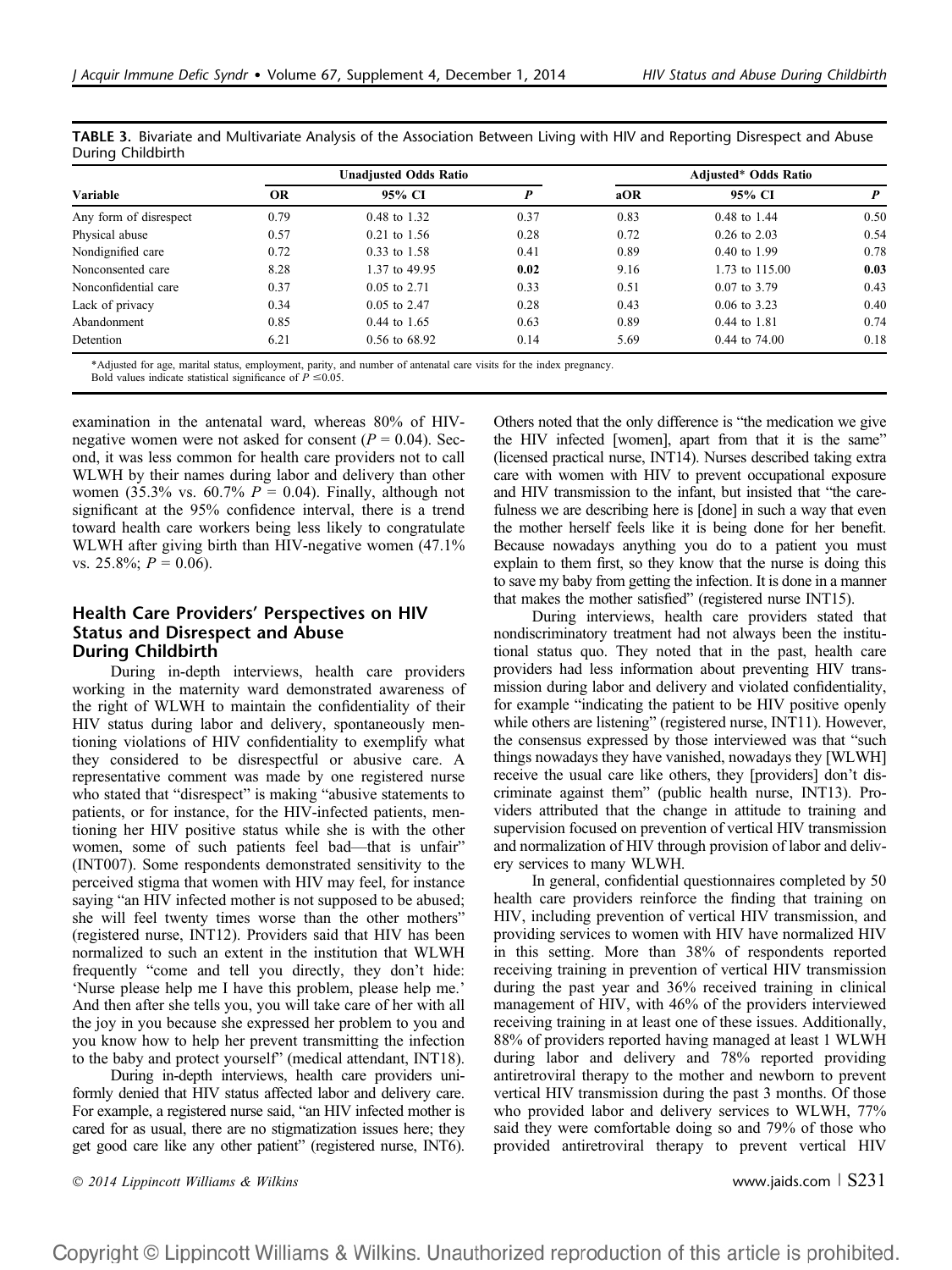| P<br>$(2-sided z)$ |
|--------------------|
|                    |
| 0.82               |
| 0.44               |
| 0.44               |
| 0.44               |
|                    |
| 0.67               |
| 0.04               |
|                    |
| 0.84               |
| 0.28               |
|                    |
| 0.65               |
| 0.89               |
|                    |
| 0.34               |
| 0.87               |
| 0.04               |
| 0.06               |
| 0.83               |
| 0.58               |
|                    |

TABLE 4. Comparison of Directly Observed Disrespect and Abuse Toward WLWH and HIV-Negative Women During Childbirth\*

Bold values indicate statistical significance of  $P \le 0.05$ .

transmission said they were comfortable with this task. In a section of the confidential survey with a low response rate, a minority of responding health care providers  $(n = 5)$  said they avoided or had mixed feelings about doing vaginal examinations or repairing episiotomies for WLWH. These same

5 providers felt that WLWH should be isolated during childbirth or had mixed feelings about this practice. That such discriminatory practices were not admitted to or attributed to other health care providers during in-depth interviews further suggests that overt discrimination based on HIV status is perceived as unacceptable in the workplace culture of this facility.

Stockouts of standard commodities, such as cotton wool and gloves, and overcrowding were consistently described by providers as their greatest workplace challenges. However, during in-depth interviews, providers did not identify these institutional deficiencies—which make implementing universal infection prevention precautions difficult—as a motive for providing different care to WLWH. In practice, WLWH are not isolated during labor and delivery at this facility. One provider stated that when you have "4 mothers sharing that one bed, you can't say to the HIV infected mother 'sleep on the floor because you have HIV'—that is not right, they all share the beds" (licensed practical nurse, INT14). In the situation of a WLWH sharing a bed with 3 others, the provider describes a general "warning" given to the occupants that, "there might be someone with HIV and you don't know so don't contaminate yourself with another persons' waters, also the blood should not touch you" as a deliberate strategy to promote infection control while preserving confidentiality (INT14). The comments made by providers about what constitutes disrespect and abuse, practices of caring for WLWH described during indepth interviews, and this imperfect solution to overcrowding, all demonstrate provider awareness that differential treatment of WLWH is discrimination and that confidentiality of HIV status must be respected. Providers described making efforts to provide equitable care to WLWH in an institutional setting where guaranteeing universal precautions and confidentiality for any woman is a significant challenge.

#### **DISCUSSION**

Overall, WLWH who received labor and delivery services at a large urban hospital in Tanzania were no more or less likely to report any type of disrespect and abuse during labor and delivery than HIV-negative women (12.2% vs. 15.0%). However, WLWH were significantly more likely to report nonconsented care even after controlling for age, marital status, employment status, parity, and number of antenatal care visits for the index pregnancy. No other statistically significant differences in women reporting different types of disrespect and abuse were observed in the multivariate logistic regression model. During direct observation of labor and delivery, midwives recorded that WLWH were less likely to be asked for consent for vaginal examinations than HIV-negative women. It is important to note that this exploratory analysis was not specifically powered to detect differences in experiences of disrespect and abuse between WLWH and other women, and thus these results should be interpreted with caution. More research with larger samples is needed for further analysis of the relationship between HIV status and nonconsented care, and to continue to expand knowledge about associations between HIV status and experiences of disrespect and abuse during childbirth.

None of the 147 WLWH in the study reported a breach of the confidentiality of her HIV status or attributed the

S232 <sup>|</sup> www.jaids.com 2014 Lippincott Williams & Wilkins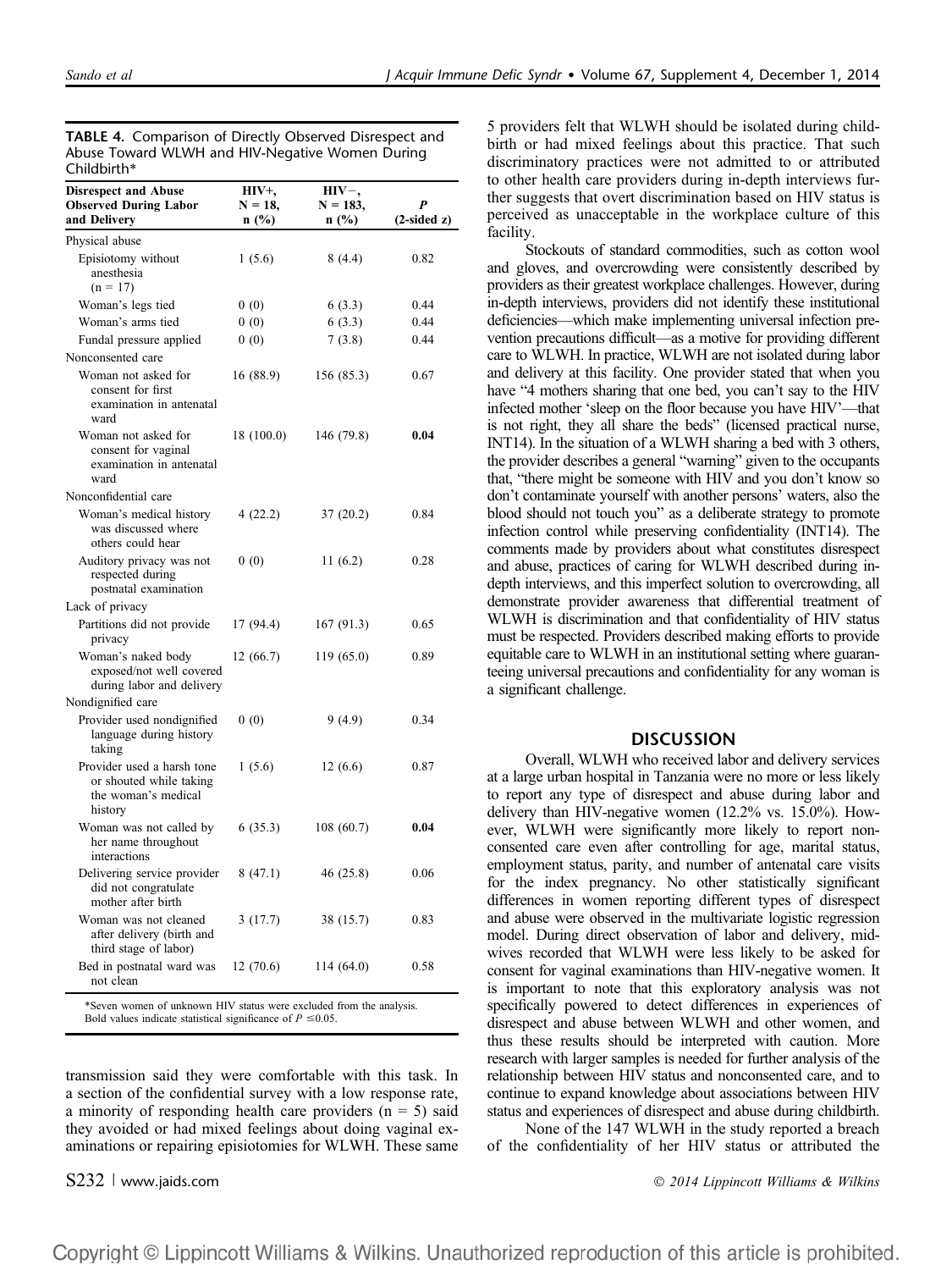disrespect and abuse that she experienced to living with HIV. The absence of overt discrimination related to HIV status is likely because of the awareness health care providers demonstrated regarding the importance of maintaining confidentiality of HIV status, their affirmations that HIV status did not affect quality of care, and assertions that discriminatory acts, for example, making a woman sleep on the floor in an overcrowded labor ward because of her HIV status, were unacceptable. Although a small number of providers expressed lack of willingness or mixed feelings about providing obstetric services to WLWH in the confidential survey, in-depth interviews with providers signaled clearly that overt discrimination based on HIV status was no longer part of the institutional culture at the research site. Their descriptions of a change in institutional culture, from a time when violations of HIV confidentiality and lack of willingness to provide delivery services were common to the current situation, offer important lessons about how to discourage other forms of disrespect and abuse during maternity care. First, providers were sensitized about HIV and the rights of WLWH to confidentiality and equitable treatment, causing providers to identify HIV-related discrimination as "not right." Second, providers received training about HIV and provided services to WLWH frequently—almost half had been trained on HIV or prevention of vertical HIV transmission within the past year, 88% had provided labor and delivery services to a WLWH in the past 3 months, and 79% of these individuals felt comfortable doing so. Third, and perhaps most importantly, providers received supervision that focused specifically on the quality of services to prevent vertical HIV transmission. Finally, addressing institutional deficiencies, like stockouts of basic commodities, may contribute to reducing provider fears related to occupational HIV exposure.

Similar to our results, a comparative study of perceived acceptability of obstetric services in South Africa found no significant differences in feeling respected by health workers between WLWH and other women.<sup>14</sup> Nevertheless, reports of equitable treatment in obstetric services in Tanzania and South Africa do not necessarily extend to other domains of reproductive health in which HIV-related stigma has been identified as a driver of discrimination, such as in the case of coercive and forced sterilization.15–<sup>17</sup> Lack of overt HIVrelated discrimination during labor and delivery cannot be directly equated with acknowledgment of the rights of WLWH to choose the number and spacing of their children. Stigmatization of childbearing among WLWH by providers may be indicated by the trend identified in our research toward providers being less likely to congratulate WLWH after delivery than HIV-negative women. Our results suggest that research that allows for comparisons between WLWH and other women is valuable for disentangling disrespect and abuse driven by HIV stigma from other causes, and thereby permitting effective targeting of interventions.

Finally, it is important to highlight that many women reported and were observed to experience disrespect and abuse during childbirth. Abusive practices by health care providers and inadequate infrastructure<sup>18</sup> that denies women dignity during childbirth, such as commodity stockouts, lack of adequate privacy partitions, and overcrowding that results in bed-sharing, must be transformed to guarantee respectful maternity care for all women.

# **CONCLUSIONS**

That none of the WLWH reported violations of confidentiality or attributed the disrespect and abuse that they experienced during maternity care to their HIV status is a cause for optimism, as is the finding that providers were aware of the rights to confidentiality and nondiscrimination of WLWH. Furthermore, health care providers' descriptions of changes in institutional norms and practices that resulted in improved respect for the confidentiality of HIV status and nondiscrimination for WLWH indicate that disrespect and abuse are malleable phenomena. Our analysis suggests that creating awareness among health care providers that practices they may take for granted violate women's rights and implementing supervision and institutional quality improvement measures that take seriously the issue of disrespect and abuse during maternity care can contribute to improving women's childbirth experiences. The normalization of HIV and improvements in respect for the confidentiality of HIV status during the provision of services to prevent vertical HIV transmission documented in this study are an important achievement in the institution where the study was conducted. The political and institutional priority and resources that have been dedicated to ensuring that HIV-related discrimination is not a barrier to prevention of vertical HIV transmission should be expanded to ensure high-quality respectful maternity care for all women. Important future directions for research include conducting similar comparative studies with larger samples to explore associations between HIV-status and nonconsented care and to confirm the lack of association between HIV status and other forms of disrespect and abuse during childbirth; analysis of the effect of disrespect and abuse on willingness to return to the facility, postnatal care seeking, and intention to refer relatives or friends; and evaluation of interventions designed to reduce disrespect and abuse during childbirth.

#### ACKNOWLEDGMENTS

The authors thank the women and health care providers who participated in the study, as well as the Ministry of Health and Social Welfare in Tanzania, and the Population Council and Averting Maternal Death and Disability at Columbia University for providing validated research tools that were then adapted for the local context. They also acknowledge Angel Dilip (Ifakara Health Institute) and Nora Miller (HSPH) for contributions to coding of the qualitative data, as well as Dr. Adam Mrisho (MDH) for data collection coordination. The findings and conclusions in this article are those of the authors and do not necessarily represent the official positions of the John and Katie Hansen Family Foundation, the Bill & Melinda Gates Foundation, the Canadian Institutes of Health Research or the Pierre Elliott Trudeau Foundation.

## **REFERENCES**

1. Ratcliffe H. Creating an Evidence Base for the Promotion of Respectful Maternity Care. Boston, MA: Harvard School of Public Health; 2013.

© 2014 Lippincott Williams & Wilkins www.jaids.com  $\sim$  S233